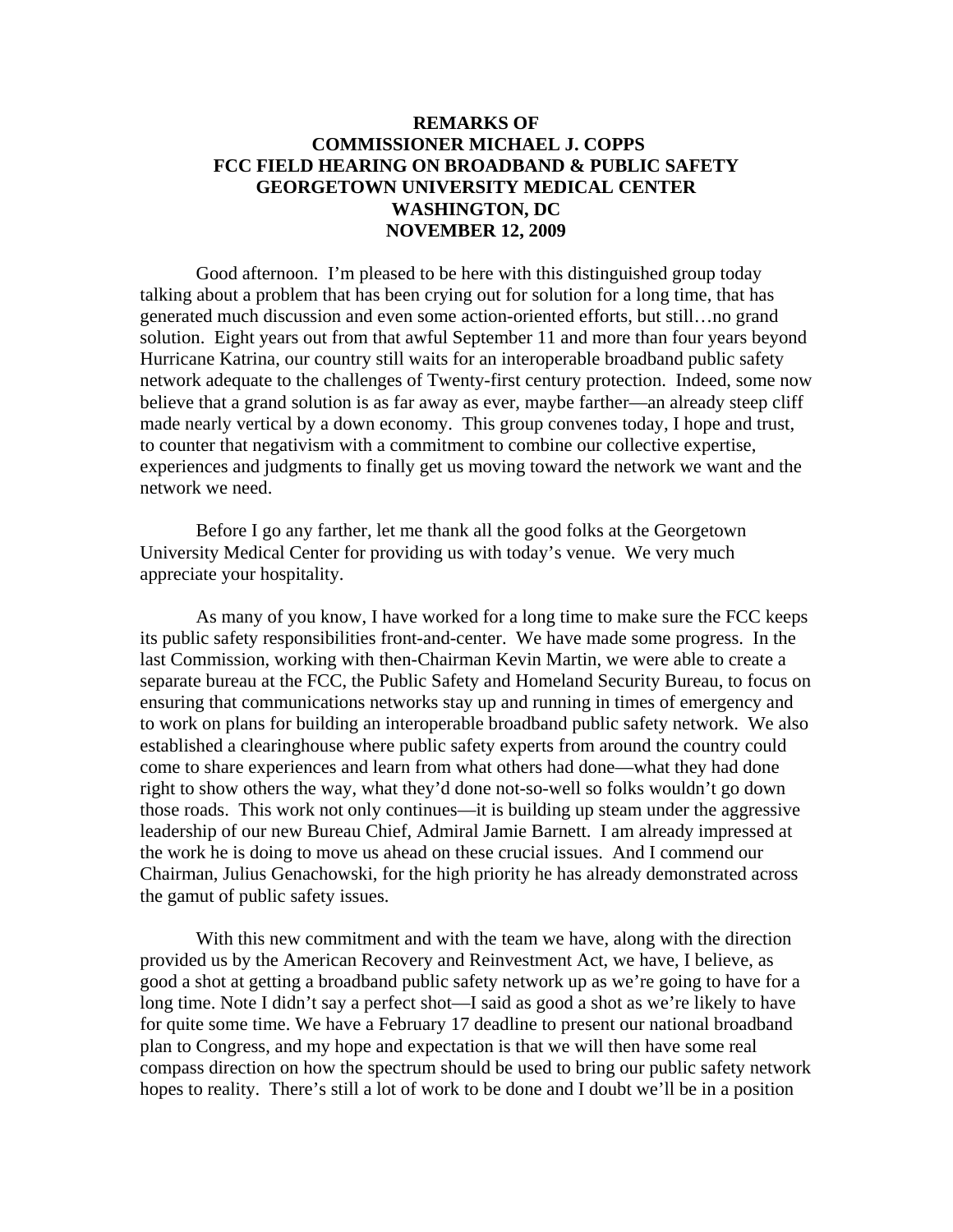to cross all the t's and dot all the i's so soon, but I would hope for the security of those who rely upon it, that the public safety network is acted upon swiftly.

That brings urgency to the discussions here. This is the time for your best and brightest thinking. This is the time for public safety to be crystal clear (and datasupported) on the configuration and components of a workable public safety network. This is the time for economic analysts, both within and outside the Commission, to give us their best real-world evaluation of what is economically and commercially do-able in the environment we will be working in. And it is time for the closest-possible federal, state and local discussions and coordination. It is a time to pull together united by a common goal, and everyone needs to understand that goal is pretty simple—it's to enhance the safety of the American people.

My first preference has always been that public safety is a public responsibility and that public funds would be the quickest and probably the best way to get this system built. I believe we lost an important opportunity to go down that road eight years ago and it's a harder road to get on now. Absent that, we focused on private-public partnering to get the job done. But our action plan fell short, for many reasons, and now the economic downturn adds new obstacles to the many that already existed. I hope we can still find a way to a public-private partnership to build and operate this system. But getting from here to there is daunting, to say the least, hugely compounded by the state of the economy. I think we at least understand better than we did the range of options, and the weeks ahead should be dedicated to getting a real grip as to their individual pros and cons. That's the effort Admiral Barnett is leading and that you are participating in today—and, I hope, going forward.

So, again, I am hopeful that the Commission will soon have the opportunity to state some concrete recommendations for ensuring that the public safety community has access to the broadband tools it needs to protect American lives and property. The two panels earlier today highlighted the ability of broadband technologies to bring exciting new applications to emergency medical responders and public safety officials. For example, improving diagnostic data transfer between remote accident sites and hospitals to help ensure that patients receive the most appropriate care as early as possible in the treatment process—and can literally mean the difference between life and death. At the Medical University of South Carolina Hospital a few weeks ago, Commissioner Clyburn and I saw what these new technologies are already doing to transform health care delivery.

The potential for public health and public safety and public just-about-everythingelse is so great-- we simply have to figure how to get this done. I'll tell you what we *cannot* afford to let happen. What we cannot afford to end up with is a fragmented network—where our emergency responders, whether from different jurisdictions or from departments in the same jurisdiction, are unable to communicate with each other. What we cannot afford to end up with is individual public safety entities going in dozens of different directions without assurances that their individual systems can work seamlessly